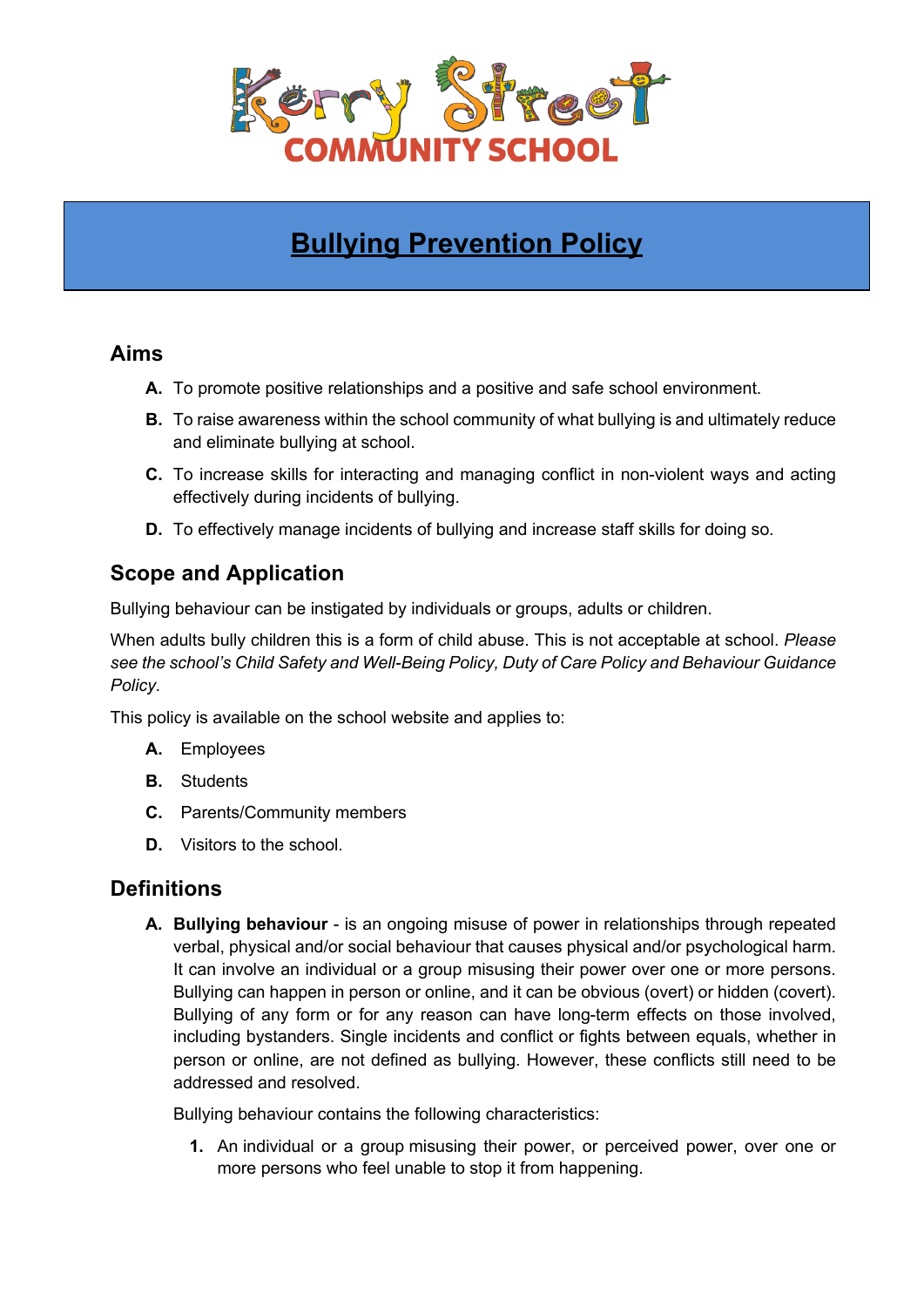- **2.** A deliberate intention to hurt others.
- **3.** Is repeated, or has the potential to be repeated, over time (for example, through sharing of digital records).

Bullying of any form or for any reason can have immediate, medium and long-term effects on those involved, including bystanders.

**A. What is Not Bullying Behaviour? -** Bullying is **not** single episodes of social rejection or dislike, single episodes or acts of nastiness or spite, random acts of aggression or intimidation or mutual arguments, disagreements or fights. These actions can cause great distress. However, they do not fit the definition of bullying unless someone is deliberately and repeatedly doing them. While fighting between two students involving violence is a serious concern, it is not bullying unless it is a recurring and deliberate abuse of power over a period of time. Teasing, done in mutual fun and jest, where all individuals are involved and feel capable of responding, is not bullying. However constant, continual teasing that is done in a mean and hurtful way, is bullying.

#### **B. Bullying behaviour can take many forms, including:**

- **1. Physical:**
	- **i** hitting, punching, kicking or spitting; or
	- **ii** taking or damaging property.
- **2. Verbal:**
	- **i** name-calling;
	- **ii** constant teasing;
	- **iii** insults or put-downs; or
	- **iv** racist or sexist comments.
- **3. Social:**
	- **i** consistently excluding peers from groups;
	- **ii** spreading rumours;
	- **iii** stalking; or
	- **iv** interference with, or damage to personal property.
- **C. Cyber bullying -** is the use of technology to bully a person or group with the intent to hurt them socially, psychologically or even physically. Cyberbullying can occur in many ways, including**:**
	- **1.** Spreading gossip and/or rumours through email, mobile phone and internet.
	- **2.** Sending or forwarding offensive text/phone and/or email messages, images or abusive phone calls.
	- **3.** Posting personal information about oneself or others on internet sites which can cause distress and humiliation.
- **D. Harassment** *-* is behaviour that targets an individual or group due to their identity, race, culture or ethnic origin; religion; physical characteristics; gender; sexual orientation; marital, parenting or economic status; age; ability or disability and that offends,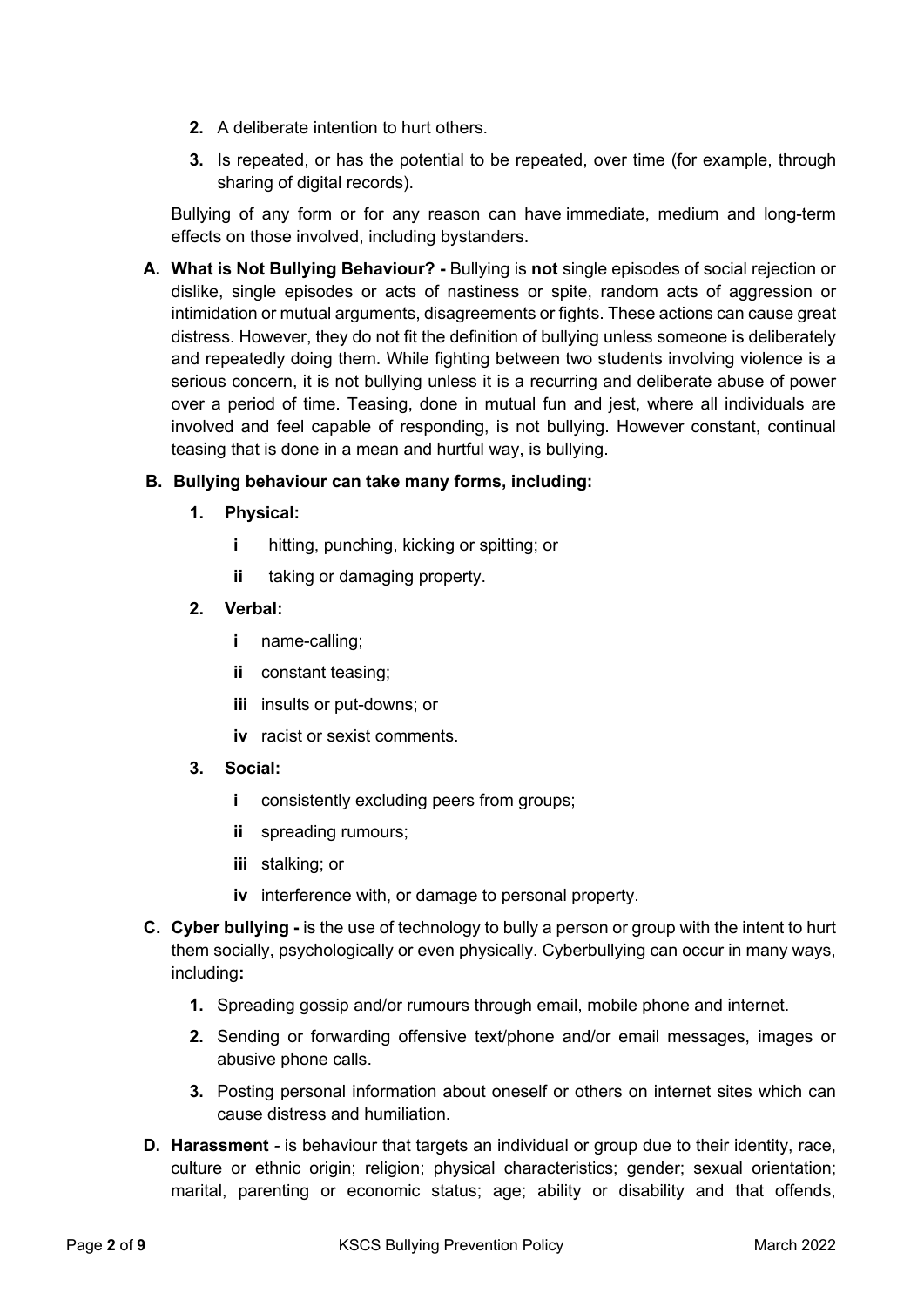humiliates, intimidates or creates a hostile environment. Harassment may be an ongoing pattern of behaviour, or it may be a single act. It may be directed randomly or towards the same person/s. It may be intentional or unintentional (i.e. words or actions that offend and distress one person may be genuinely regarded by the person doing them as minor or harmless).

- **E. Bystander -** The bystander is the name given to the group of children who are not directly involved in either the bullying or being bullied. The action taken by this group has been shown to either discourage or support the person bullying.
- **F. Overt bullying –** Involves physical actions such as punching or kicking or observable verbal actions such as name-calling and insulting.
- **G. Covert bullying –** Is subtle and often impossible for outsiders to identify. Covert bullying can include repeatedly using hand gestures and weird or threatening looks, whispering, excluding or turning your back on a person, restricting where a person can sit and who they can talk with.
- **H. Direct bullying** occurs between the people involved, whereas indirect actions involve others, for example passing on insults or spreading rumours.
- **I. Indirect bullying** mostly inflicts harm by damaging another's social reputation, peer relationships and self-esteem.
- **J. Perpetrators and Victims -** It is important to remember that using the labels "bullies" and "victims" is a gross generalisation and that bullying behaviour is not restricted to "bullies". Bullying is an unacceptable learned behaviour, and the emphasis should be on addressing the behaviour and supporting the individuals involved to learn more acceptable social behaviours without the impact of enduring labels.
- **K. Child abuse** *-* Four forms of child abuse are covered by WA law:
	- **1. Physical abuse** occurs when a child is severely and/or persistently hurt or injured by an adult or a child's caregiver.
	- **2. Sexual abuse,** in relation to a child, includes sexual behaviour in circumstances where:
		- **i** the child is the subject of bribery, coercion, a threat, exploitation or violence;
		- **ii** the child has less power than another person involved in the behaviour; or
		- **iii** there is a significant disparity in the developmental function or maturity of the child and another person involved in the behaviour.
	- **3. Emotional abuse** includes:
		- **i** psychological abuse; and
		- **ii** being exposed to an act of family and domestic violence.
	- **4. Neglect** includes failure by a child's parents to provide, arrange or allow the provision of:
		- **i** adequate care for the child; or
		- **ii** effective medical, therapeutic or remedial treatment for the child.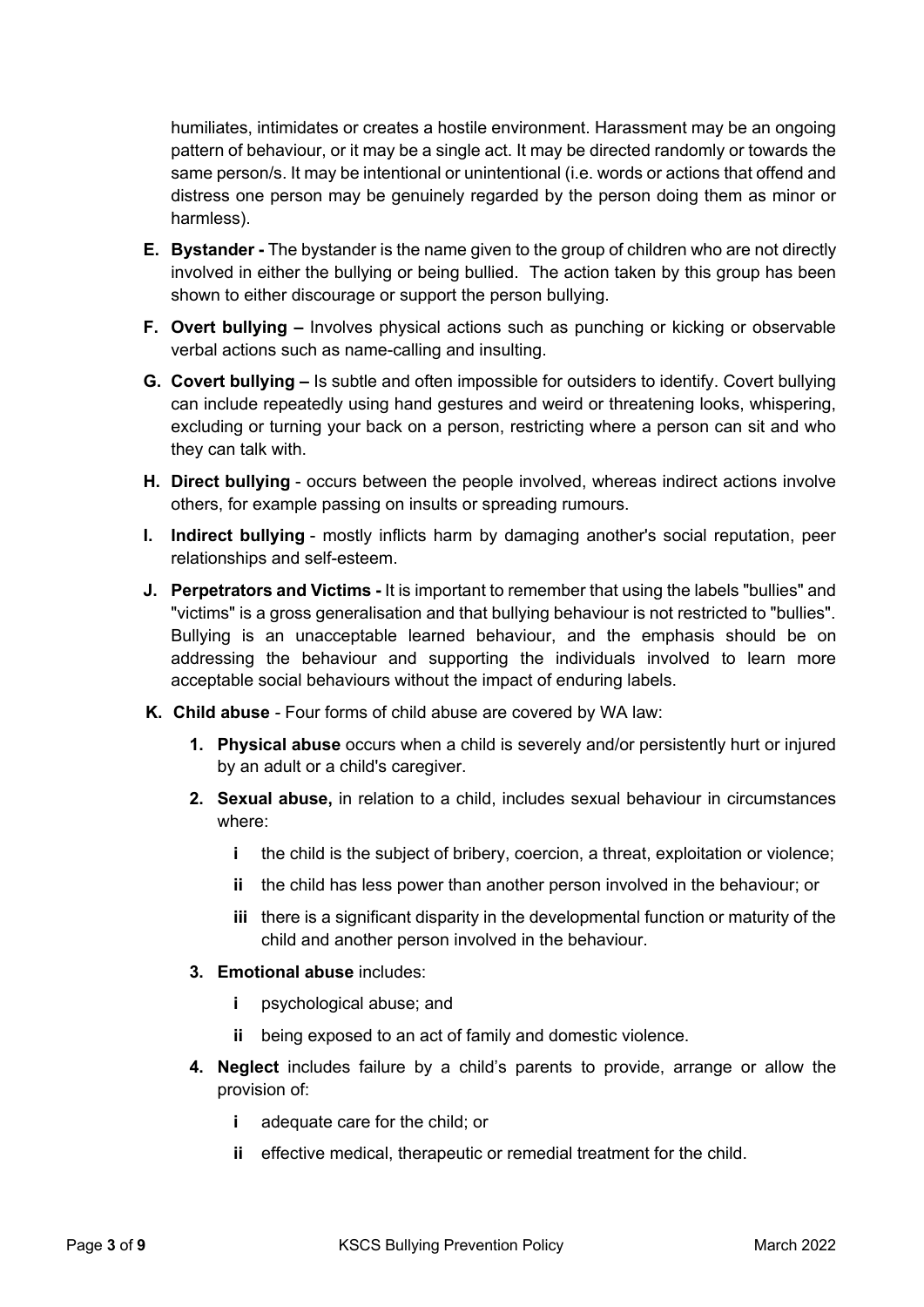- **L. Corporal punishment** Any punishment in which physical force is used and intended to cause some degree of pain or discomfort, however light; typically involving hitting the child with the hand or with an implement; can also include, for example, forcing the child to stay in an uncomfortable position. It does not include the use of reasonable physical restraint to protect the child or others from harm. (From *UN Committee on the Rights of the Child)*
- **M. Degrading punishment** Any punishment which is incompatible with respect for human dignity, including corporal punishment and non-physical punishment which belittles, humiliates, denigrates, scapegoats, threatens, scares or ridicules the child. (From *UN Committee on the Rights of the Child).*
- **N. Restorative Justice** *-* Restorative justice aims to resolve conflict and repair harm. It allows those who have hurt others to acknowledge the impact of their actions and provides the opportunity to repair what has occurred. Those who have been harmed have the opportunity to have their harm acknowledged.
- **O. Non-Violent Communication** Non-Violent Communication is a powerful method to harmonise relationships among people for the establishment of justice and the ultimate wellbeing of all parties (*Metta Centre for Nonviolence* website).

## **Principles**

- **A.** All members of the school community have a right to feel safe and be safe at school. Being safe and supported at school is essential for student wellbeing and effective learning.
- **B.** KSCS explicitly forbids the use of any form of child abuse, corporal punishment or other degrading punishment.
- **C.** A safe and supportive learning and teaching community will be developed and maintained in collaboration with staff, parents, carers and students, which ensures that the school's child protection responsibilities are fulfilled and diversity is valued. All community members will be made aware of the school's *Codes of Conduct*.
- **D.** A safe school community will be maintained by committing to a whole-school and evidence-based bullying prevention approach. Regular review and monitoring of all programs to foster improvements and keep pace with best practice in the field will occur.
- **E.** The primary aim of the school's response to bullying is to restore a positive learning environment for all students. The Shared Concern Method or Restorative Justice method will be implemented with community members after any event.
- **F.** Students will be actively supported to develop understanding and skills to keep themselves and others safe. Information about the school's expectations about students' positive behaviour towards others in the school, including when outside school hours and off school grounds, will be provided to students.
- **G.** A child-friendly complaints procedure is developed and will be regularly reviewed in collaboration with students.
- **H.** Incidents of bullying will be dealt with through the K*SCS Behaviour Guidance Policy*.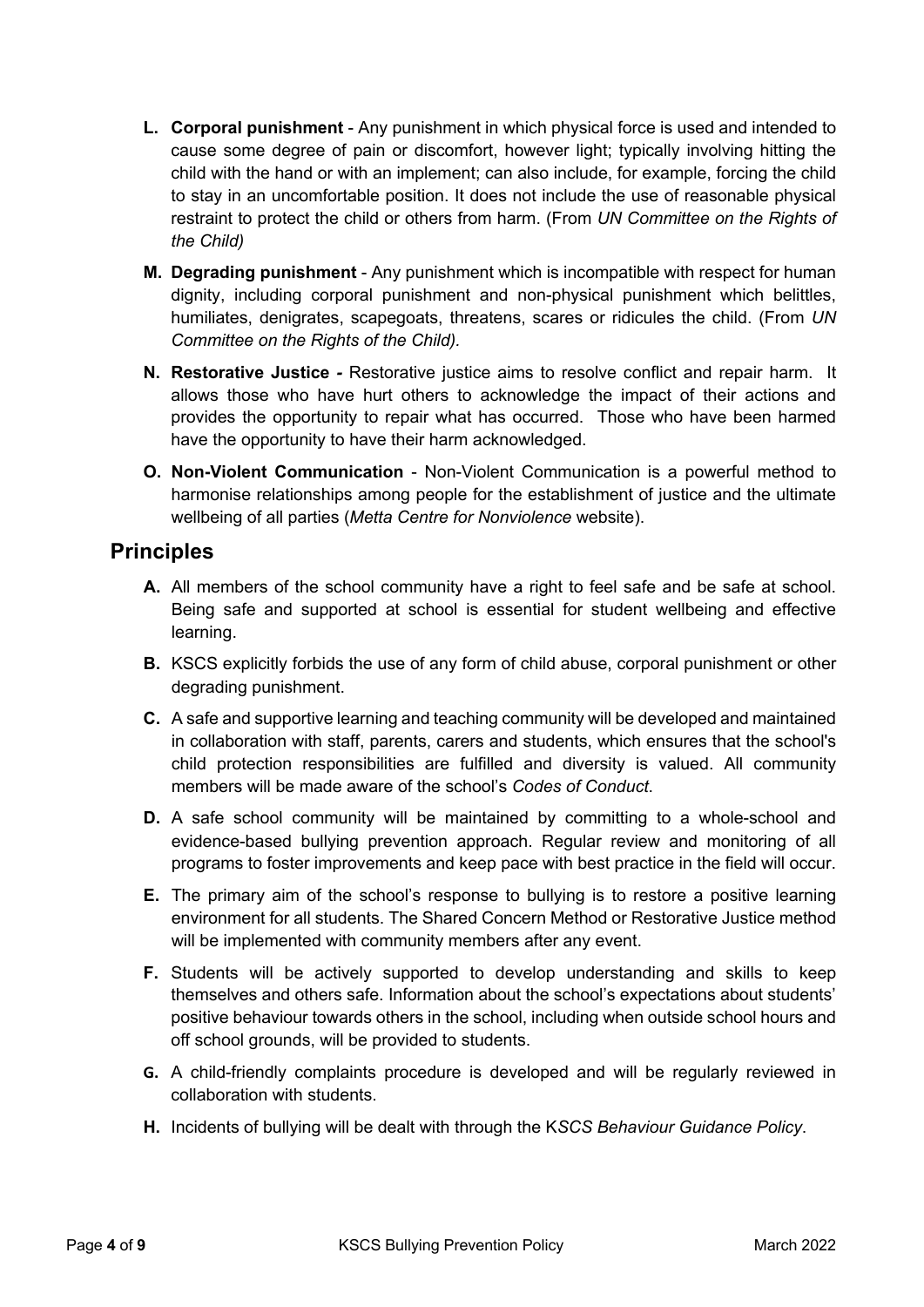# **Responsibilities**

### **A. Board**

- **1.** Monitor the implementation and effectiveness of this policy and review regularly.
- **2.** Participate and contribute to school positive behaviour programs.
- **3.** Build positive relationships.
- **4.** Demonstrate respect and tolerance towards others.
- **5.** Ensure the Principal facilitates the development and implementation of the school's *Codes of Conduct*.
- **6.** Address concerns of members of the school community related to bullying, by referring them to the Principal, and supporting the Principal in resolving isolated incidents and/or addressing the overall culture of the school.
- **7.** Ensure that the school implements and participates in programs, processes and audits/surveys related to student safety and wellbeing.

### **B. Principal**

- **1.** Oversee the development and implementation of this policy in collaboration with the school community.
- **2.** Participate and contribute to school positive behaviour programs.
- **3.** Build positive relationships.
- **4.** Demonstrate respect and tolerance towards others.
- **5.** Facilitating the development and implementation of the school's *Codes of Conduct*.
- **6.** Oversee the development and implementation of a child-friendly complaints procedure.
- **7.** Implement programs, processes and audits/surveys related to student welfare and wellbeing. Act on feedback from these processes and evaluate program effectiveness.
- **8.** Collect data to monitor incidences, frequency and patterns of bullying. Report annually to the Board and recommend strategies and programs.
- **9.** Facilitate access to resources and professional development opportunities.
- **10.** Liaise with sectors and systems to stay up to date with relevant legislation and policies especially in relation to child protection.
- **11.** Disseminate information about changes and amendments to relevant policies and legislation.
- **12.** Investigate and act upon all reports of bullying in accordance with the *KSCS Behaviour Guidance Policy* and procedures*.*
- **13.** Support staff, students and families as needed.
- **14.** Guide families to seek assistance and support for students from externally funded allied health professionals where required.
- **15.** Oversee the development of Risk Management, Behaviour Support and/or Collaborative Action Plans where required.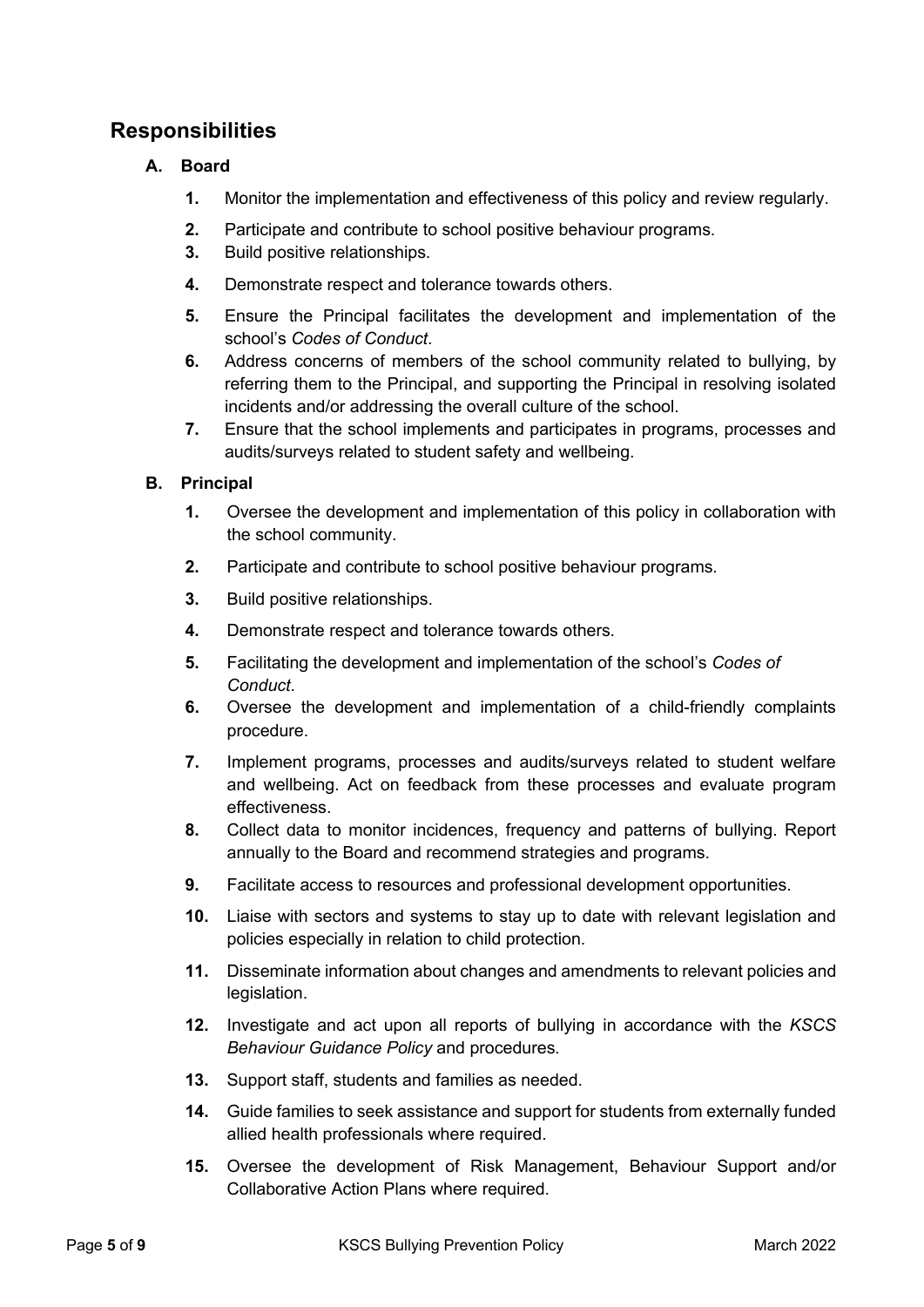**16.** Comply with the *KSCS Staff Code of Conduct.*

#### **C. Teachers and Staff Members**

- **1.** Participate and contribute to school positive behaviour programs.
- **2.** Build positive relationships.
- **3.** Demonstrate respect and tolerance towards others.
- **4.** Model and encourage preferred behaviours to contribute to the development of the culture described in this policy.
- **5.** Respond to student concerns and complaints about their safety and wellbeing.
- **6.** Identify and respond to bullying incidents.
- **7.** Report all instances of bullying to the Principal.
- **8.** Develop skills in behaviour management and managing incidents of bullying.
- **9.** Monitor and report patterns of bullying behaviour.
- **10.** Collaborate with other staff members to discuss and manage bullying as a whole school.
- **11.** Participate in professional reading and development activities to maintain evidence-based approaches.
- **12.** Deliver the strategies and programs to students in responding to bullying effectively.
- **13.** Promote effective bystander behaviour.
- **14.** Promote social problem-solving.
- **15.** Use appropriate terminology when referring to bullying and the students involved.
- **16.** Comply with the *KSCS Staff Code of Conduct*.

#### **D. Adults in the school community**

- **1.** Participate and contribute to school positive behaviour programs.
- **2.** Build positive relationships.
- **3.** Demonstrate respect and tolerance towards others.
- **4.** Model desired behaviours.
- **5.** Support and encourage children to treat others with respect and tolerance.
- **6.** Work with the school and support its responses to incidences of bullying.
- **7.** Report incidents of bullying to a teacher or the Principal.
- **8.** Encourage children to report bullying incidents.
- **9.** Be aware of this policy and its implications in the school.
- **10.** Refer to the *Concerns and Complaints Policy and Procedures* to report instances of bullying.
- **11.** Comply with the *KSCS Community Code of Conduct*.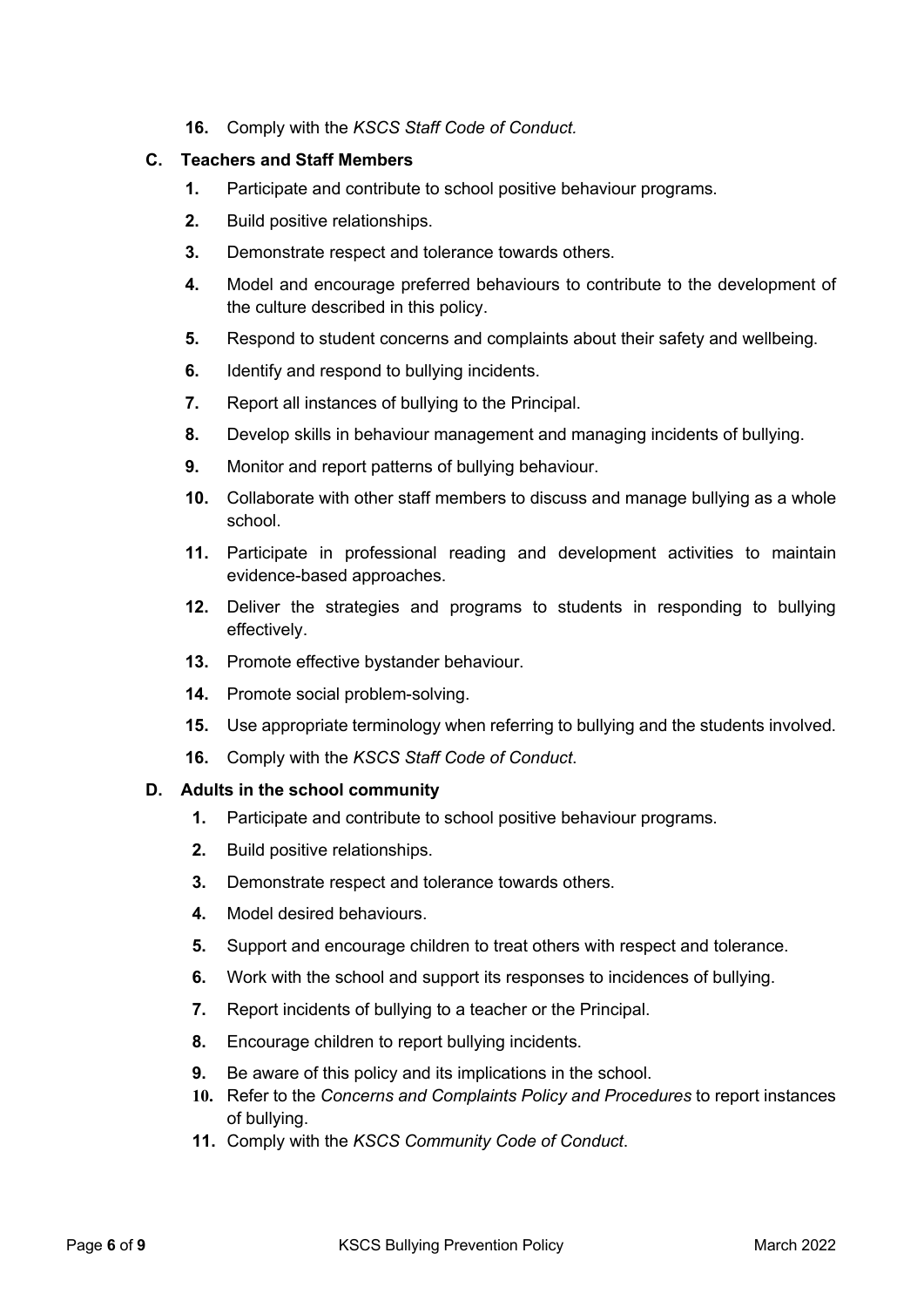#### **E. Students**

- **1.** Participate and contribute to school positive behaviour programs.
- **2.** Build positive relationships.
- **3.** Demonstrate respect and tolerance towards others
- **4.** Contribute to discussions about bullying and preventing bullying.
- **5.** Understand and value the concepts of inclusion and tolerance.
- **6.** Identify and respond effectively to bullying.
- **7.** Be aware of themselves as bystanders and understand the proactive role a bystander can play.
- **8.** Refer to the *Concerns and Complaints Policy and Procedures,* including the Child Friendly Complaints procedure, to report instances of bullying.

**9.**

- **10.** Develop skills to avoid being a victim or a perpetrator of bullying.
- **11.** Comply with the *KSCS Student Code of Conduct*.

### **Related Legislation**

- **A.** Criminal Code Act Compilation Act 1913 (WA)
- **B.** Equal Opportunity Act 1984
- **C.** Disability Discrimination Act 1992 (Commonwealth)
- **D.** Disability Standards for Education 2005
- **E.** School Education Act 1999 (WA)
- **F.** School Education Regulations 2000 (WA)
- **G.** State Records Act 2000 (WA)

### **Related Kerry Street Documentation**

- **A.** Procedures and Forms including:
	- **1.** Procedure for Reducing Bullying Behaviour
	- **2.** Signs of Bullying
	- **3.** Response to Bullying Incidents
	- **4.** Non-Violent Communication Guidelines
	- **5.** How You Can Use the NVC Process
	- **6.** Feelings and Needs Chart
	- **7.** Easy NVC steps
- **B.** Policies including:
	- **1.** Attendance Policy
	- **2.** Child Safety and Wellbeing Policy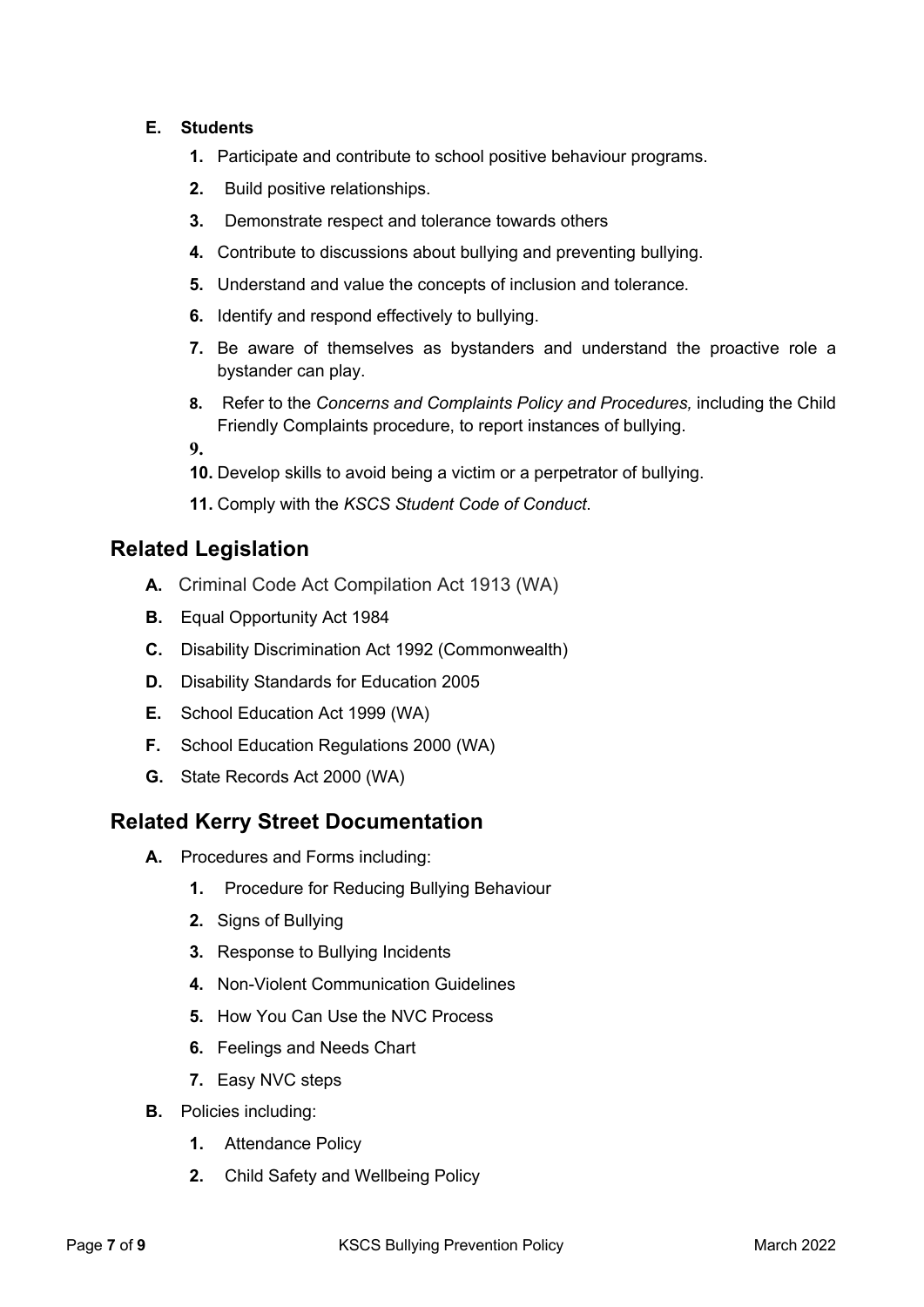- **3.** Duty of Care Policy
- **4.** Behaviour Guidance Policy
- **5.** Concerns, Complaints, and Disputes Policy
- **6.** Critical Incident Policy
- **7.** Curriculum, Assessment, and Reporting Policy
- **8.** Email, Internet, and Electronic Devices Policy
- **9.** Emergency Response Procedures Policy
- **10.** Excursions, Incursions, Camp, and Activity Policy
- **11.** Non-Discrimination and Anti-Harassment Policy
- **12.** Records Management Policy
- **13.** Risk Management Policy
- **14.** Privacy Policy
- **C.** KSCS Values and Philosophy
- **D.** KSCS Codes of Conduct
- **E.** Documented Plans
- **F.** Incident /Serious Incident Reports
- **G.** Student Files

### **References and Resources**

- **A.** Australian Student Wellbeing Framework
- **B.** Bounce Back program resources
- **C.** Bullying No Way
- **D.** eSafety Commissioner
- **E.** Restorative Justice Council UK

# **Contact Person**

Enquiries relating to this policy should be directed to the School Principal or Board Chair.

# **Breaches of this Policy**

Any breach of this policy may result in disciplinary action up to and including termination of contract.

## **Review and Authorisation**

- **A.** A whole school meeting to brainstorm this policy was held on 22 February 2005 and the policy drafted on 6 March 2005.
- **B.** It was discussed by Council on 8 March 2005 and revised, then displayed for community input on 10 March 2005.